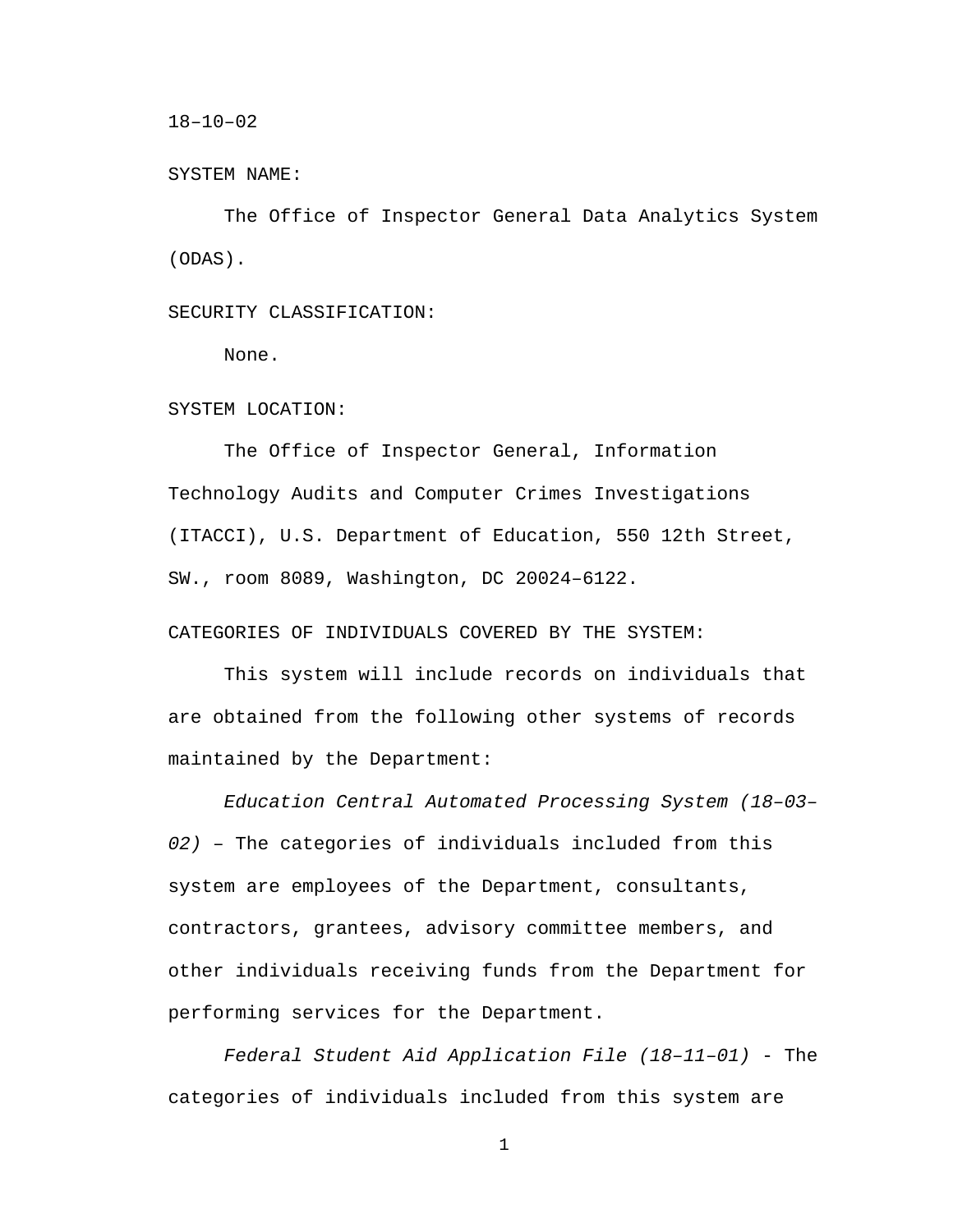students applying for Federal student financial assistance under Title IV of the Higher Education Act of 1965, as amended (HEA).

*Recipient Financial Management System (the Department soon expects to amend this system and re-name it as the Common Origination and Disbursement System (COD)) (18–11– 02) -* The categories of individuals included from this system are records of individuals who apply for or receive a grant or loan which is made under (1) the Federal Pell Grant Program; (2) the Academic Competitiveness Grant (ACG) Program; (3) the National Science and Mathematics Access to Retain Talent Grant (National SMART Grant) Program; and (4) the William D. Ford Federal Direct Loan (Direct Loan) Program, Federal Direct Unsubsidized and Subsidized Stafford/Ford Loans, and Federal Direct PLUS Loans.

*Title IV Program Files (18–11–05) -* The categories of individuals included from this system are: individuals who apply for Federal financial student aid; recipients of Federal Pell Grants; recipients of Federal Direct Student Loans; and borrowers whose loan defaulted or borrower died, became disabled or had a loan discharged in bankruptcy under the Federal Direct Student Loan program.

*National Student Loan Data System (NSLDS) (18–11–06)-* The categories of individuals included from this system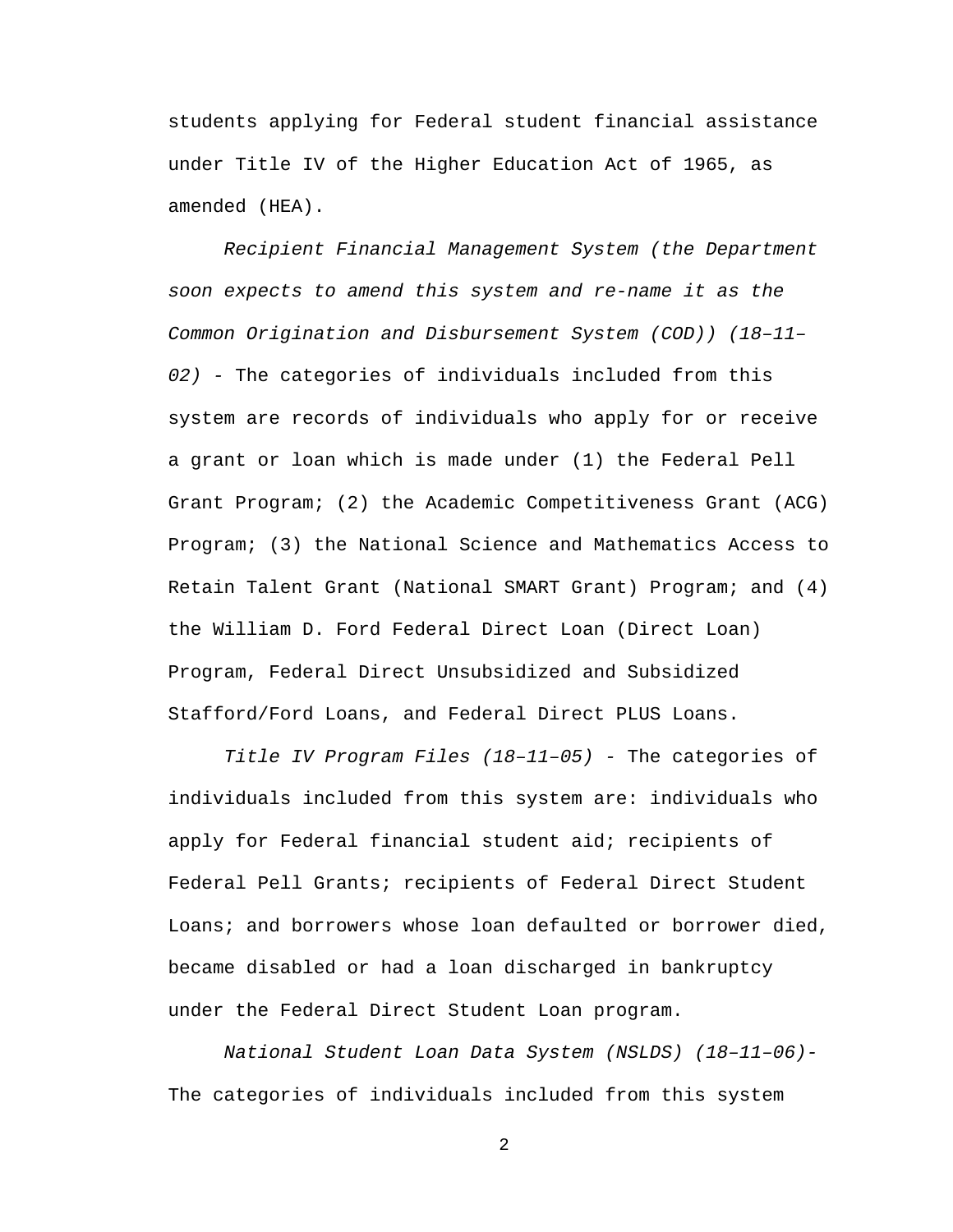are: (1) Borrowers who have applied for and received loans under the William D. Ford Federal Direct Loan Program, the Federal Family Education Loan (FFEL) Program, the Federal Insured Student Loan (FISL) Program, and the Federal Perkins Loan Program (including National Defense Student Loans, National Direct Student Loans, Perkins Expanded Lending and Income Contingent Loans); and (2) Recipients of Federal Pell Grants and persons who owe an overpayment on a Federal Pell Grant, Federal Supplemental Educational Opportunity Grant or Federal Perkins Loans.

*Student Financial Assistance Collection Files (18–11– 07)* - The categories of individuals included from this system are individuals who have student loans made under the FFEL Program: Stafford Loans (formerly the Guaranteed Student Loan Program (GSL), including Federally Insured Student Loans), Supplemental Loans for Students (SLS), PLUS Loans (formerly Parental Loans for Undergraduate Students), and Consolidation Loans; the William D. Ford Federal Direct Student Loan (Direct Loan) Program (formerly known as the Stafford/Ford Loan Program (SFLP), Federal Direct Unsubsidized Stafford/Ford Loan Program, Federal Direct Consolidation Loan, and Federal Direct Plus Loans; and Federal Perkins Loans (formerly known as National Direct/Defense Student Loans (NDSL)) and those who are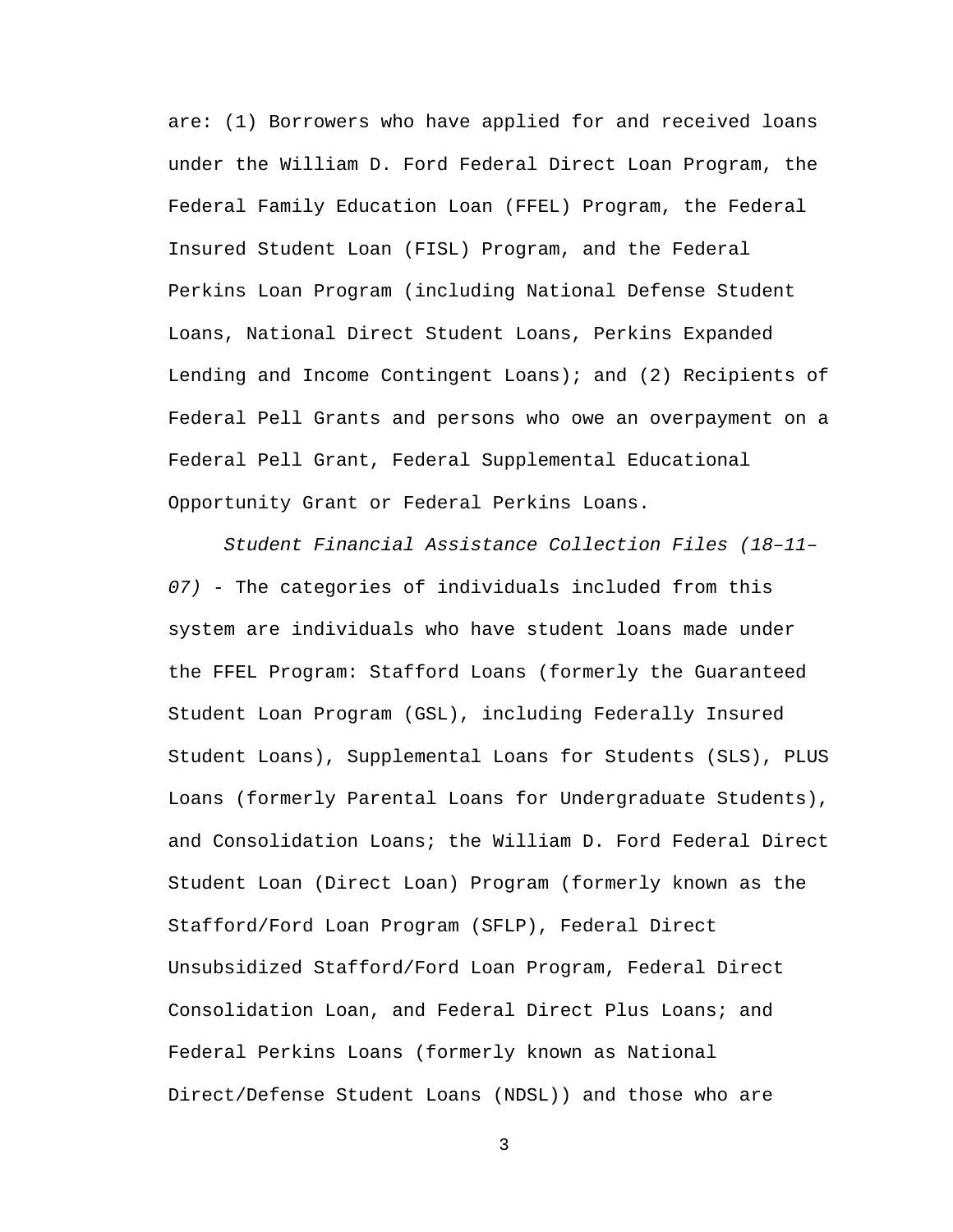awarded grants under the Federal Pell Grant Program and the Supplemental Education Opportunity Grant Program (SEOG).

*Postsecondary Education Participants System (PEPS) (18–11–09) -* The categories of individuals included from this system are owners (individuals, either solely or as partners, and corporate entities), officials, and authorized agents of postsecondary institutions; members of boards of directors or trustees of such institutions; employees of foreign entities that evaluate the quality of education; third-party servicers, including contact persons.

*Department of Education (ED) PIN (Personal Identification Number) (18– 11–12) -* The categories of individuals included from this system are former, current and prospective students and parents who apply for an ED PIN number. The ED PIN number is used for identification purposes when PII holders access other Department systems, including the Free Application for Federal Student Aid (FAFSA), Access America and the Direct Loan Program.

*Student Authentication Network Audit File (18–11–13) -* The categories of individuals included from this system are individuals who have had, or attempted to have, their identity verified for the purpose of electronically completing and signing promissory notes and other documents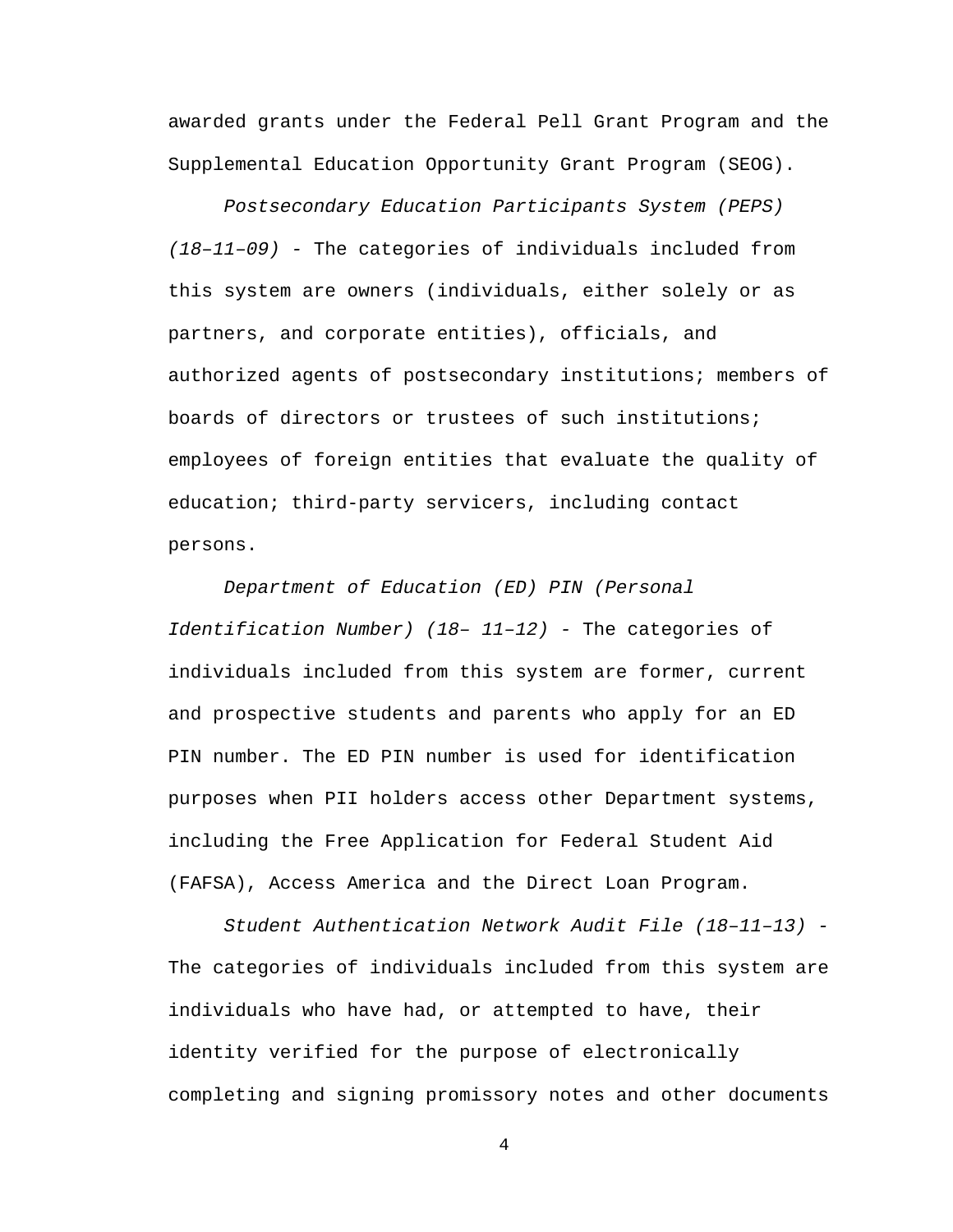in connection with applying for or obtaining aid, or carrying out other activities under the Student Financial Assistance Programs authorized by Title IV of the Higher Education Act of 1965, as amended.

CATEGORIES OF RECORDS IN THE SYSTEM:

This system will include records that are obtained from the following other systems of records maintained by the Department:

*Education's Central Automated Processing System (18– 03–02) -* The categories of records included from this system are individual's name, address, social security number, eligibility codes, detailed and summary obligation data, reports of expenditures, and grant management data, including application and close out information.

*Federal Student Aid Application File (18–11–01)* - The categories of records included from this system are the name, address, birth date, social security number, parents' and students' personal identification numbers assigned by the Department, and financial data necessary to identify applicants, verify applicant data, and calculate their expected family contributions for Federal student financial assistance. Also included from this system will be information on the student's prior Federal Pell Grant awards and student loan status from the NSLDS database is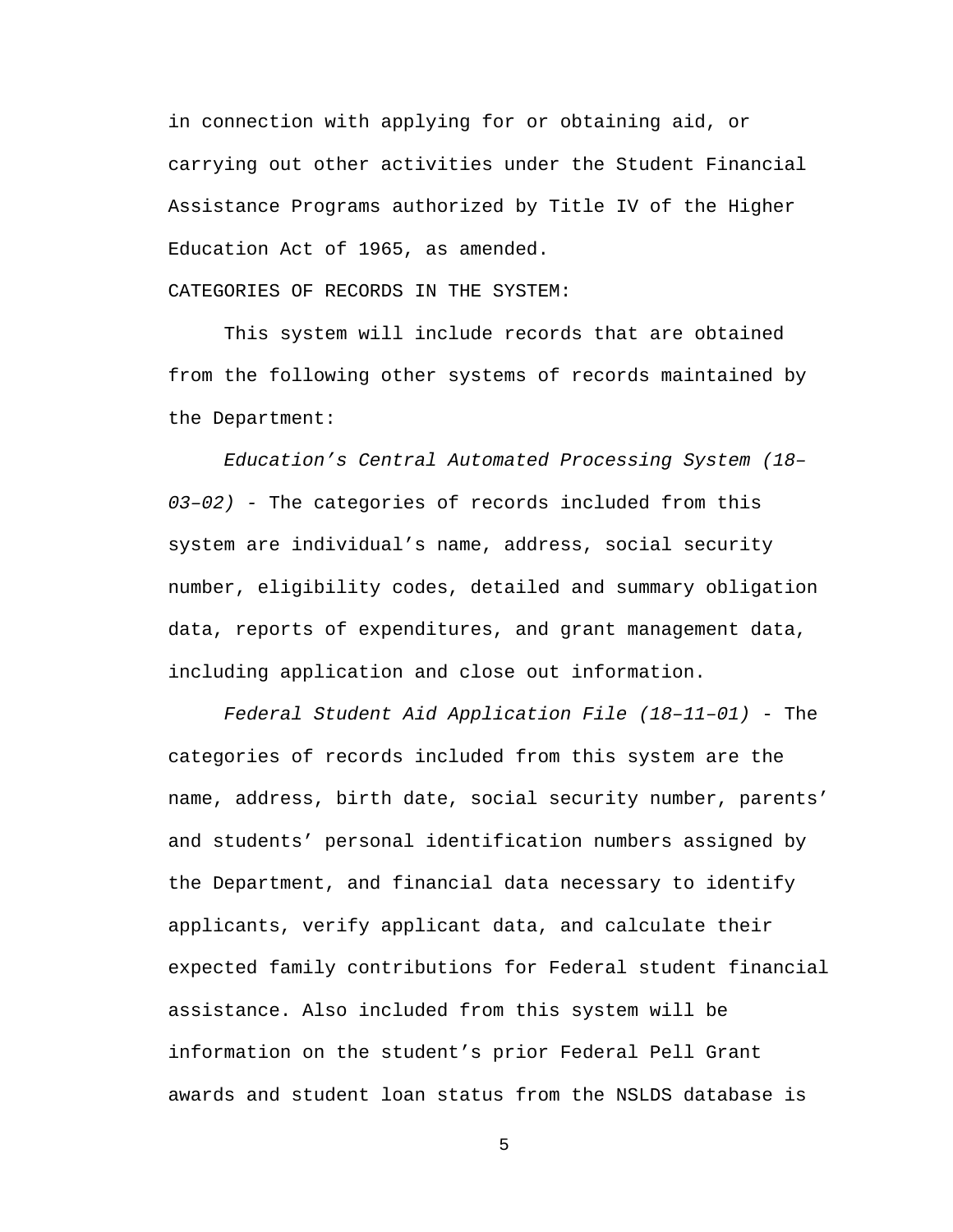maintained in the system. Finally, included from this system will be information from an individual's processed FAFSA form, such as Estimated Family Contribution, dependency status and post-secondary school identifier.

*Recipient Financial Management System (the Department expects to amend this system soon and re-name it as the Common Origination and Disbursement System (COD)) (18–11– 02)* - The categories of records included from this system are records that are sent by institutions of higher education to the Department, and that include, but are not limited to, information such as an individual's social security number, birth date, name, address, e-mail address, driver's license number, telephone number, citizenship status, cost of attendance, enrollment information, type of financial aid award, and the amount and disbursement date of Federal financial aid awarded. In addition, this system contains collection referral amounts, loan repayment information, and promissory notes for loans made under the Federal Direct Loan program.

*Title IV Program Files (18–11–05)* - The categories of records included from this system are records regarding the amount of Pell Grant received; an applicant's demographic background; loan and education status; family income; social security number; address and telephone number; and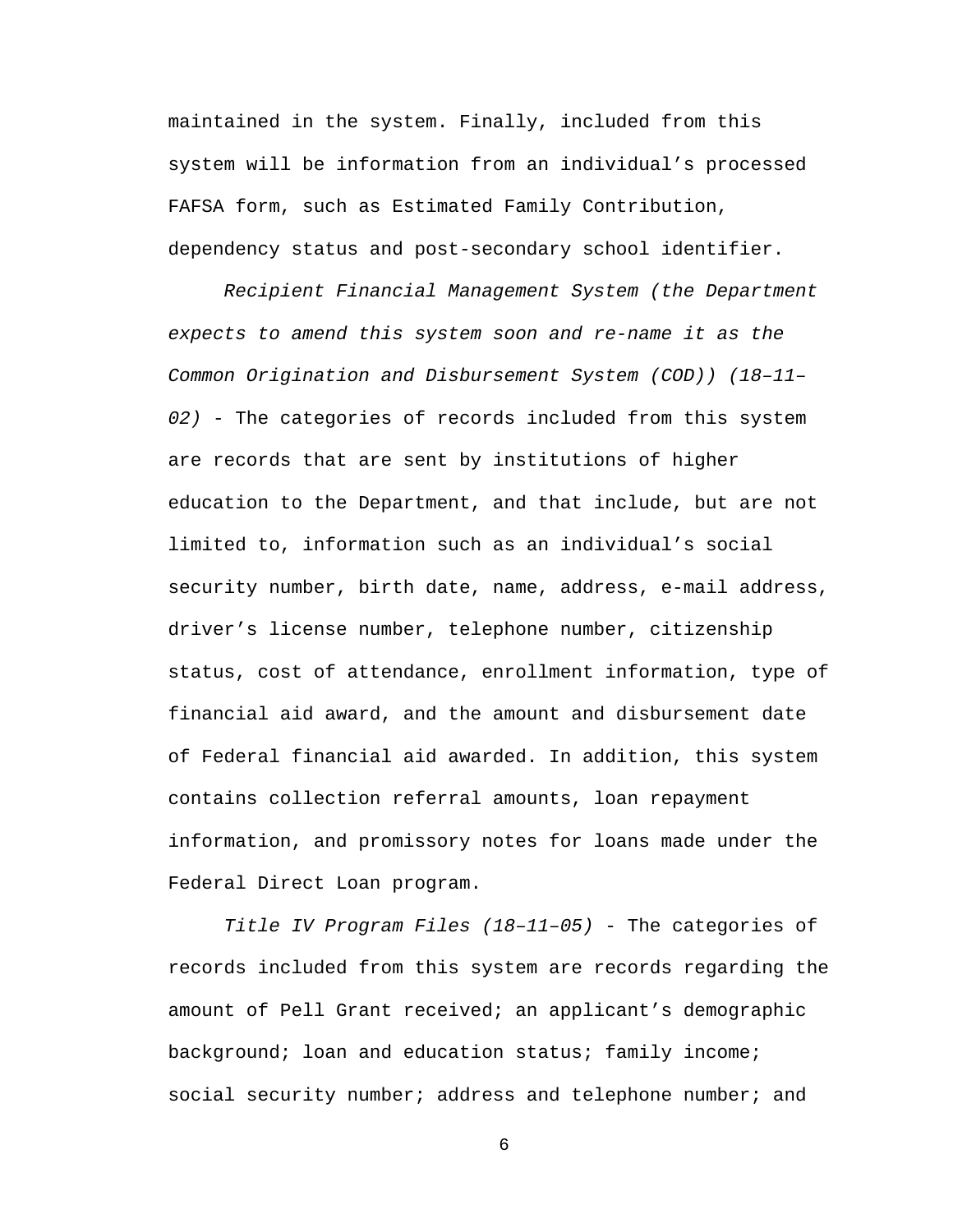employment information on borrowers and co-signers; default claim number; amount of claim; information pertaining to locating a borrower; collection and repayment history; information pertaining to the amount of the loan and repayment obligation; forbearance; cancellation; disability; and deferment information; and personal identification numbers assigned by the Department.

*National Student Loan Data System (NSLDS) (18–11–06) -* The categories of records included from this system are records regarding: (1) Student/borrower identifier information including social security number, date of birth and name; (2) the information on borrowers' loans covering the entire life cycle of a loan from origination through final payment, cancellation, discharge or other final disposition including details regarding each loan received by a student such as information on loan amounts, educational status, disbursements, balances, loan status, collections, claims, deferments, refunds and cancellations; (3) enrollment information including school(s) attended, anticipated completion date, enrollment status and effective dates; (4) student demographic information such as course of study, dependency, citizenship, gender, data on family income, expected family contribution, and address; (5) Federal Pell Grant amounts and dates; and (6)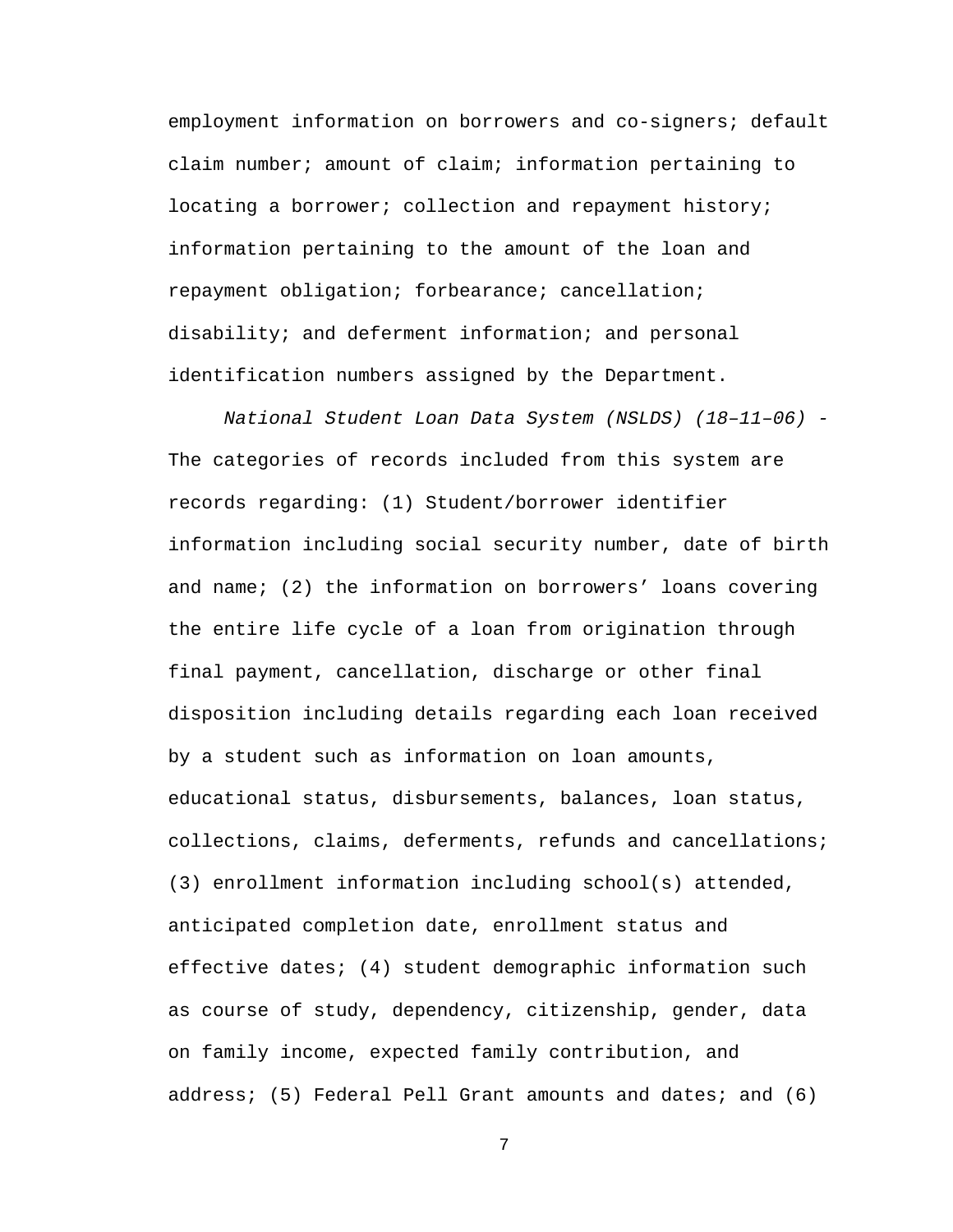Federal Pell Grant, Federal Supplemental Educational Opportunity Grant, and Federal Perkins Loan Program overpayments.

*Student Financial Assistance Collection Files (18–11– 07)* - The categories of records included from this system are records regarding an applicant's demographic background; loan, repayment history, and educational status; family income; social security number; address and telephone numbers; employment information on borrowers and co-signers; collection activity on accounts; default claim number; amount of claim; information pertaining to locating a borrower; collection and repayment obligation; forbearance; cancellation; disability; deferment; administrative wage garnishment; bankruptcy, death; closed school discharge; hearings; photocopy of all promissory notes; account collection records; administrative resolutions and litigations; and parents' and students' personal identification numbers assigned by the Department.

*Postsecondary Education Participants System (PEPS) (18–11–09)* - The categories of records included from this system are records regarding the eligibility, administrative capability, and financial responsibility of postsecondary institutions that participate in the student financial aid programs, including the names, taxpayer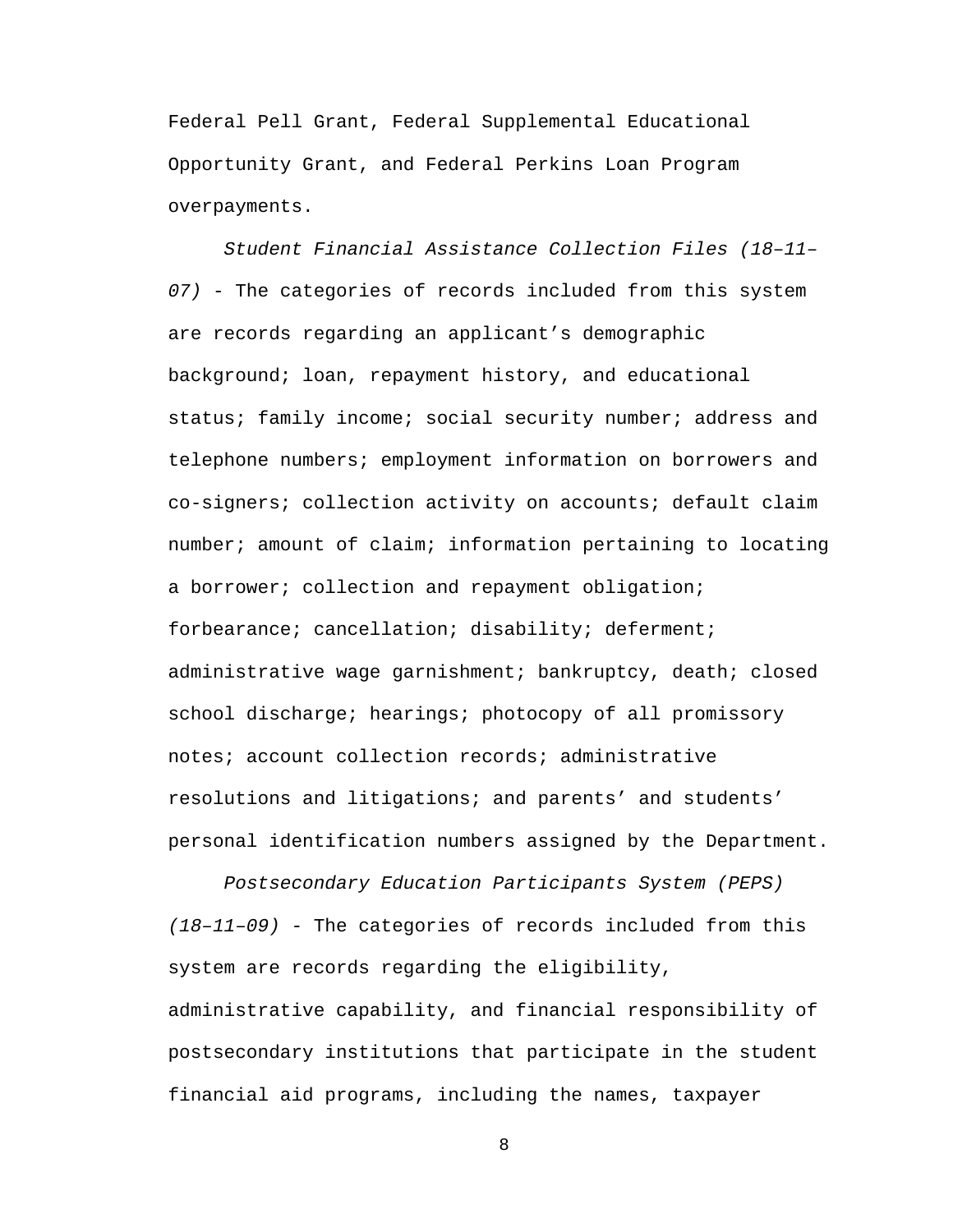identification numbers (social security numbers), business addresses, and phone numbers of the individuals with substantial ownership interests in, or control over, those institutions, and personal identification numbers assigned by the Department.

*The Department of Education (ED) PIN (Personal Identification Number) Registration System (PIN) (18–11–12)*  - The categories of records included from this system are name, social security number, date of birth and address of prospective students and parents who apply for an ED PIN number.

*Student Authentication Network Audit File (18–11–13) -* The categories of records included from this system are related to individuals seeking to have their identity verified for the purpose of electronically completing and signing promissory notes and other documents in connection with applying for or obtaining aid. Records include the individual's social security number; date of birth; first and last name; user code (i.e., the Department, lenders, schools, guarantee agencies and holders of Federal student loans) identifying the entity seeking to verify the individual's identity; data provided by the user that may subsequently be used for auditing or other internal purposes of the user); an action code documenting the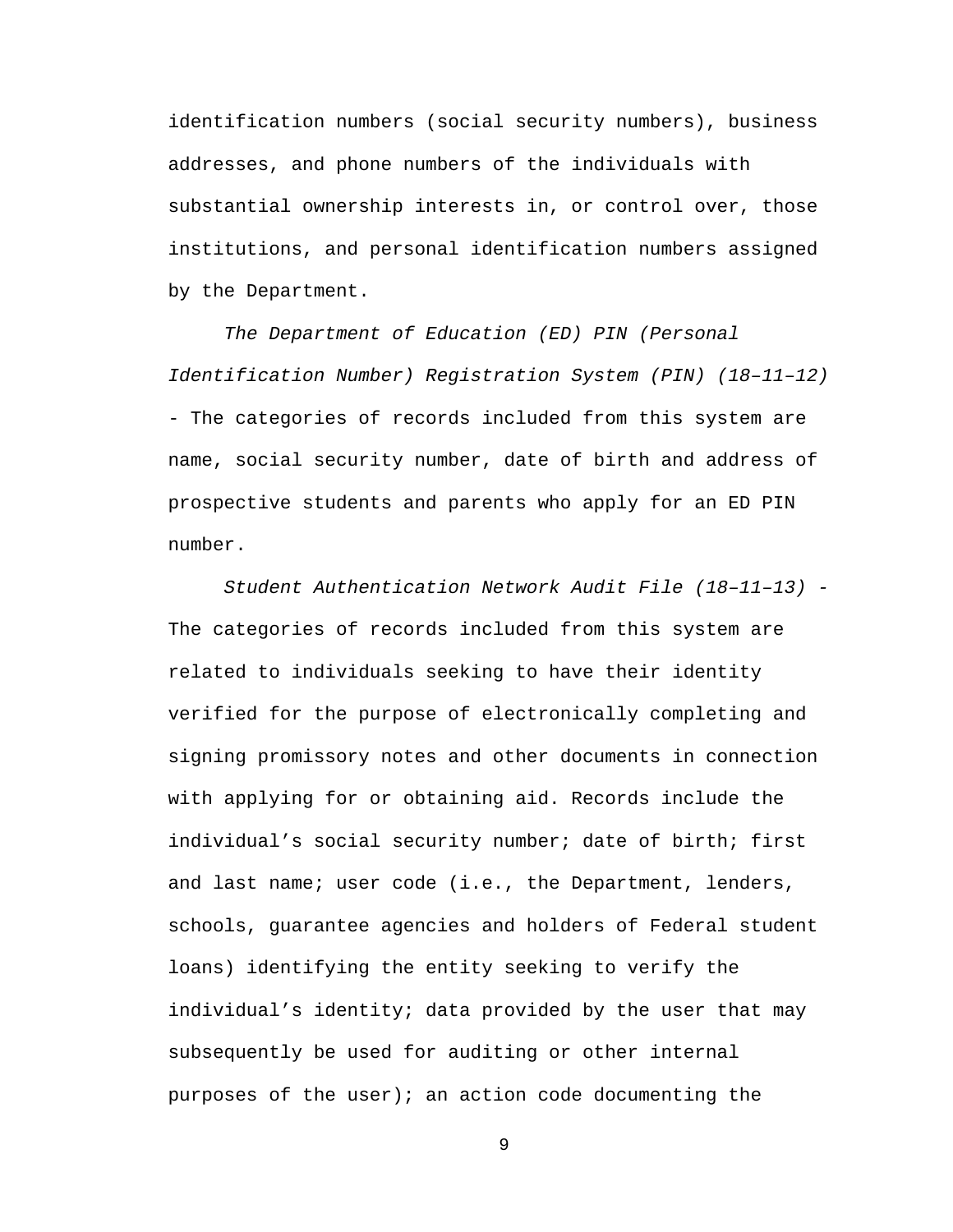"affirmed" or "denied" verification response the system receives from the Department's PIN database; a unique identifier comprising a system-generated sequence number; and, the date and time the individual's identity is authenticated against the Department's PIN database. AUTHORITY FOR MAINTENANCE OF THE SYSTEM:

The Inspector General Act of 1978, as amended, (5 U.S.C. Appendix.

PURPOSE(S):

This system of records is maintained for purposes of: (1) Enabling the Office of Inspector General (OIG) to fulfill the requirements of section  $(4)(a)(1)$ ,  $(3)$ , and  $(4)$ of the Inspector General Act of 1978, as amended, which require OIG to provide policy direction for and to conduct, supervise, and coordinate audits and investigations relating to the programs and operations of the Department; to conduct, supervise and coordinate activities for the purpose of promoting economy and efficiency in the administration of, or preventing and detecting fraud, and abuse in, the programs and operations of the Department; and to conduct, supervise, or coordinate relationships between other Federal, State, and local agencies with respect to matters relating to economy and efficiency, or the prevention and detection of fraud, and abuse in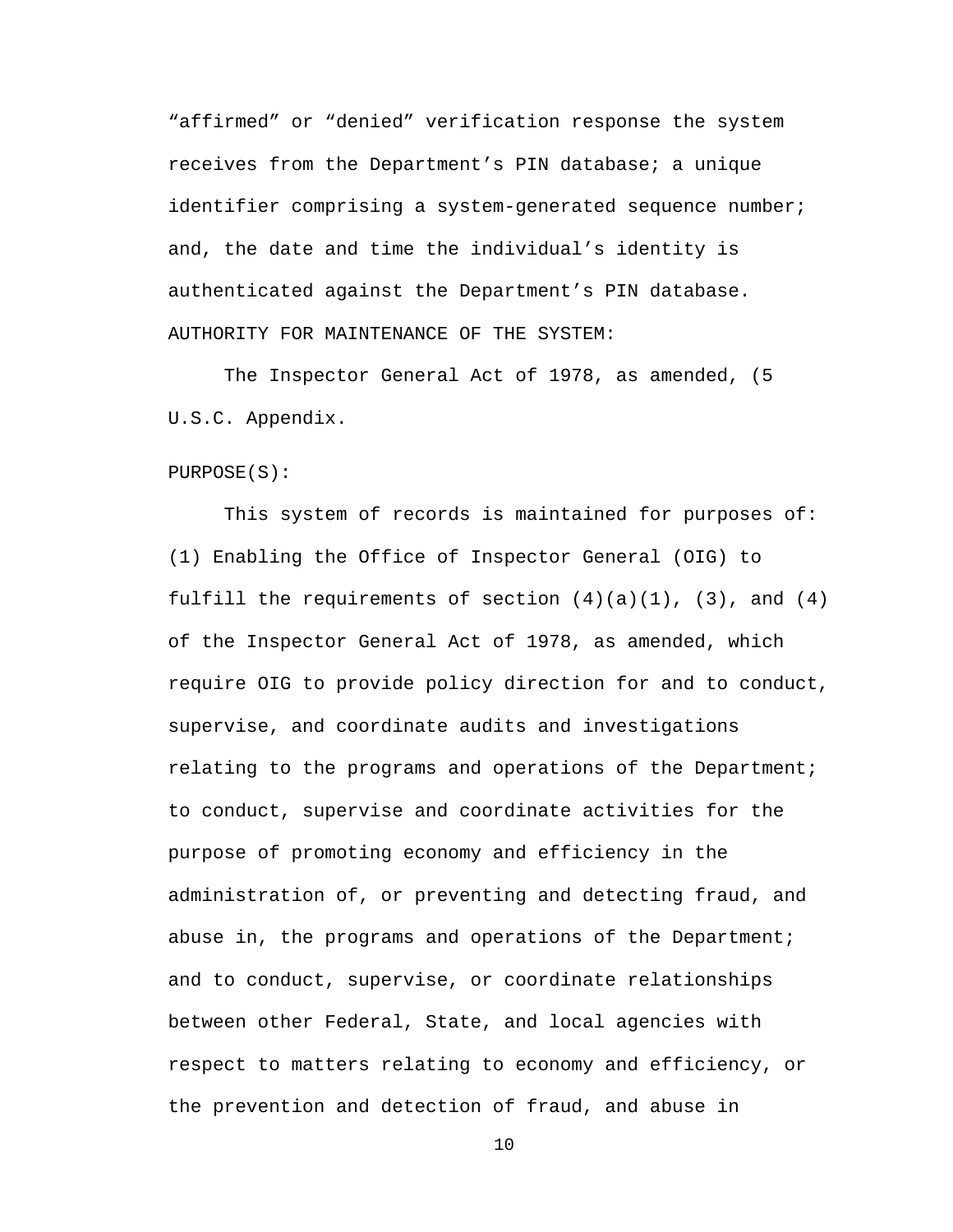programs and operations of the Department or the identification and prosecution of participants in such fraud, or abuse; (2) improving the efficiency, quality, and accuracy of existing data collected by the Department; (3) conducting data modeling for indications of fraud, waste, and abuse, and internal control weaknesses concerning Department programs and operations, the results of which may be used in the conduct of audits, investigations, inspections, or other activities as necessary to promote economy and efficiency and to prevent and detect fraud, waste, and abuse in Department programs and operations; and (4) coordinating relationships with other Federal, State, local, or foreign agencies or other public authorities responsible for assisting in the investigation, prosecution, oversight, or enforcement of violations of administrative, civil, or criminal law or regulations. ROUTINE USES OF RECORDS MAINTAINED IN THE SYSTEM, INCLUDING CATEGORIES OF USERS AND THE PURPOSES FOR SUCH USES:

The Department may disclose information contained in a record in this system of records without the consent of the individual if the disclosure is compatible with the purpose for which the record was collected, under the following routine uses. OIG may make these disclosures on a case-bycase basis or, if OIG has met the requirements of the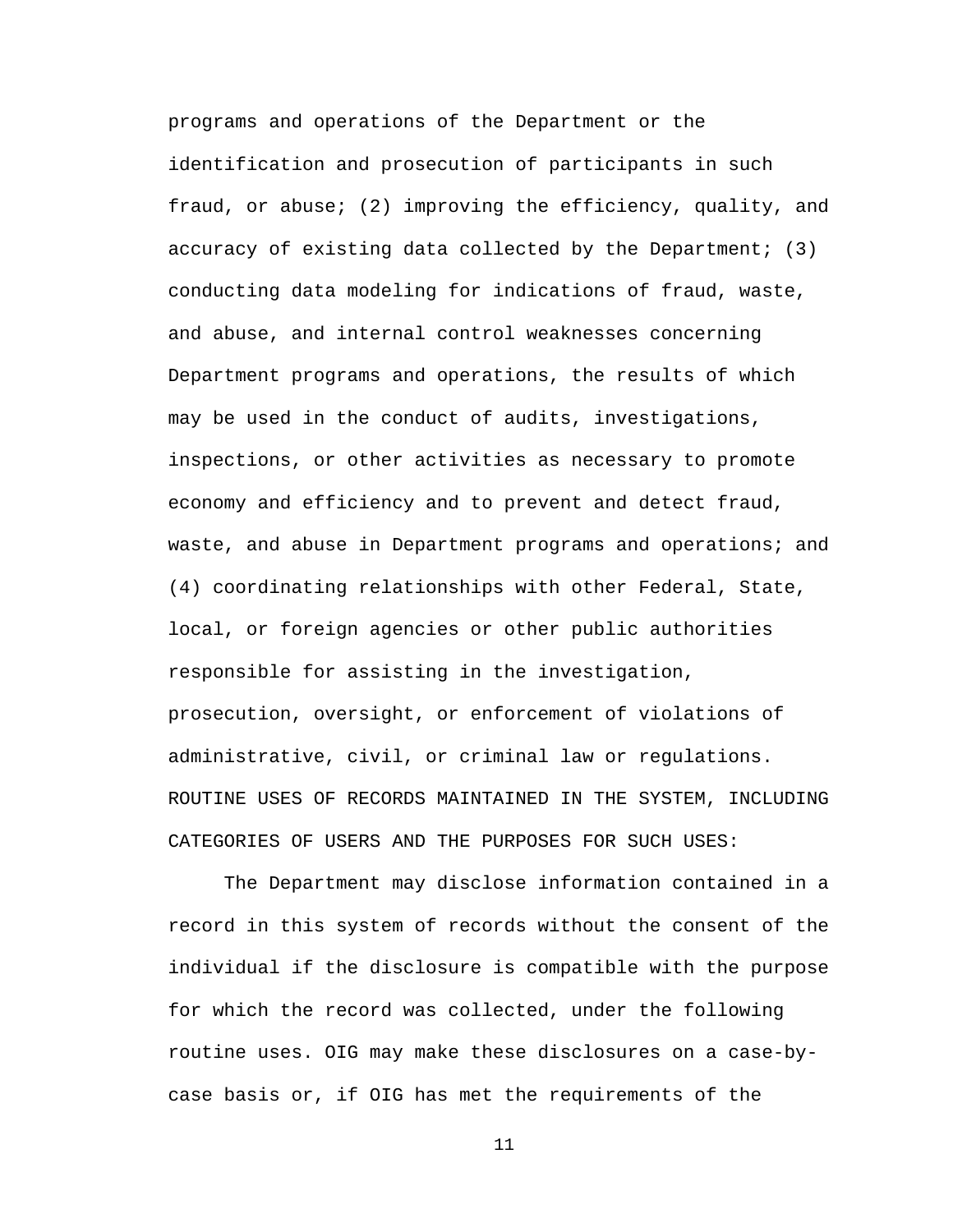Computer Matching and Privacy Protection Act of 1988, as amended, under a computer matching agreement.

(1) *Disclosure for Use by Other Law Enforcement Agencies.* The Department may disclose information from this system of records as a routine use to any Federal, State, local, foreign agency, or other public authority responsible for enforcing, investigating, prosecuting, overseeing, or assisting in the enforcement, investigation, prosecution, or oversight of, violations of administrative, civil, or criminal law or regulation if that information is relevant to any enforcement, regulatory, investigative, prosecutorial, or oversight responsibility of the Department or of the receiving entity.

(2) Disclosure to Public and Private Entities to Obtain Information Relevant to Department of Education Functions and Duties. The Department may disclose information from this system of records as a routine use to public or private sources to the extent necessary to obtain information from those sources relevant to an OIG investigation, audit, inspection, or other inquiry.

(3) Disclosure for Use in Employment, Employee Benefit, Security Clearance, and Contracting Decisions.

(a) For Decisions by the Department. The Department may disclose information from this system of records as a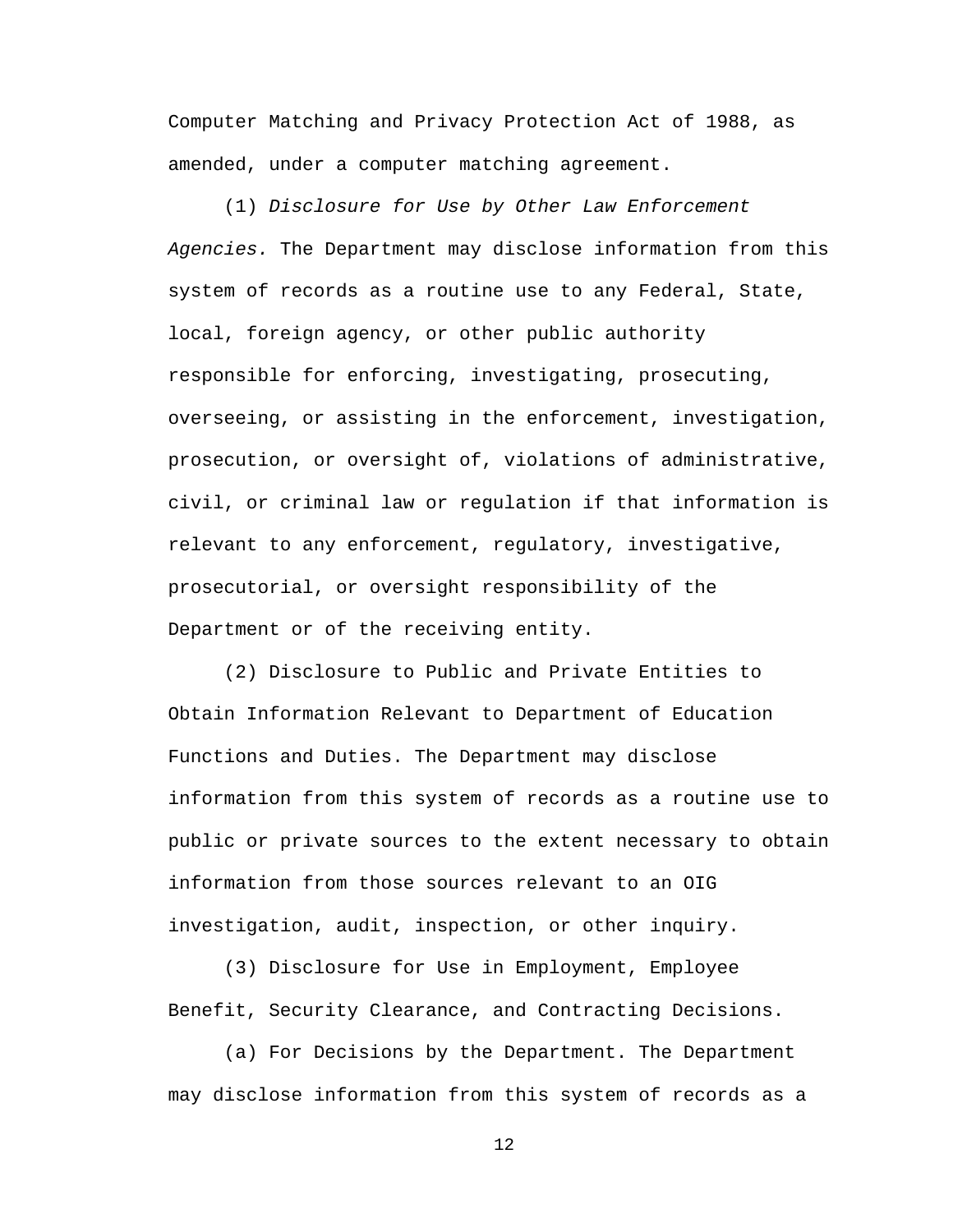routine use to a Federal, State, local, or foreign agency maintaining civil, criminal, or other relevant enforcement or other pertinent records, or to another public authority or professional organization, if necessary to obtain information relevant to a Department decision concerning the hiring or retention of an employee or other personnel action, the issuance or retention of a security clearance, the letting of a contract, or the issuance or retention of a license, grant, or other benefit.

(b) *For Decisions by Other Public Agencies and Professional Organizations.* The Department may disclose information from this system of records as a routine use to a Federal, State, local, or foreign agency, other public authority, or professional organization in connection with the hiring or retention of an employee or other personnel action, the issuance or retention of a security clearance, the letting of a contract, or the issuance or retention of a license, grant, or other benefit.

(4) *Disclosure to Public and Private Sources in Connection with the Higher Education Act of 1965, as Amended (HEA).* The Department may disclose information from this system of records as a routine use to facilitate compliance with program requirements to any accrediting agency that is or was recognized by the Secretary of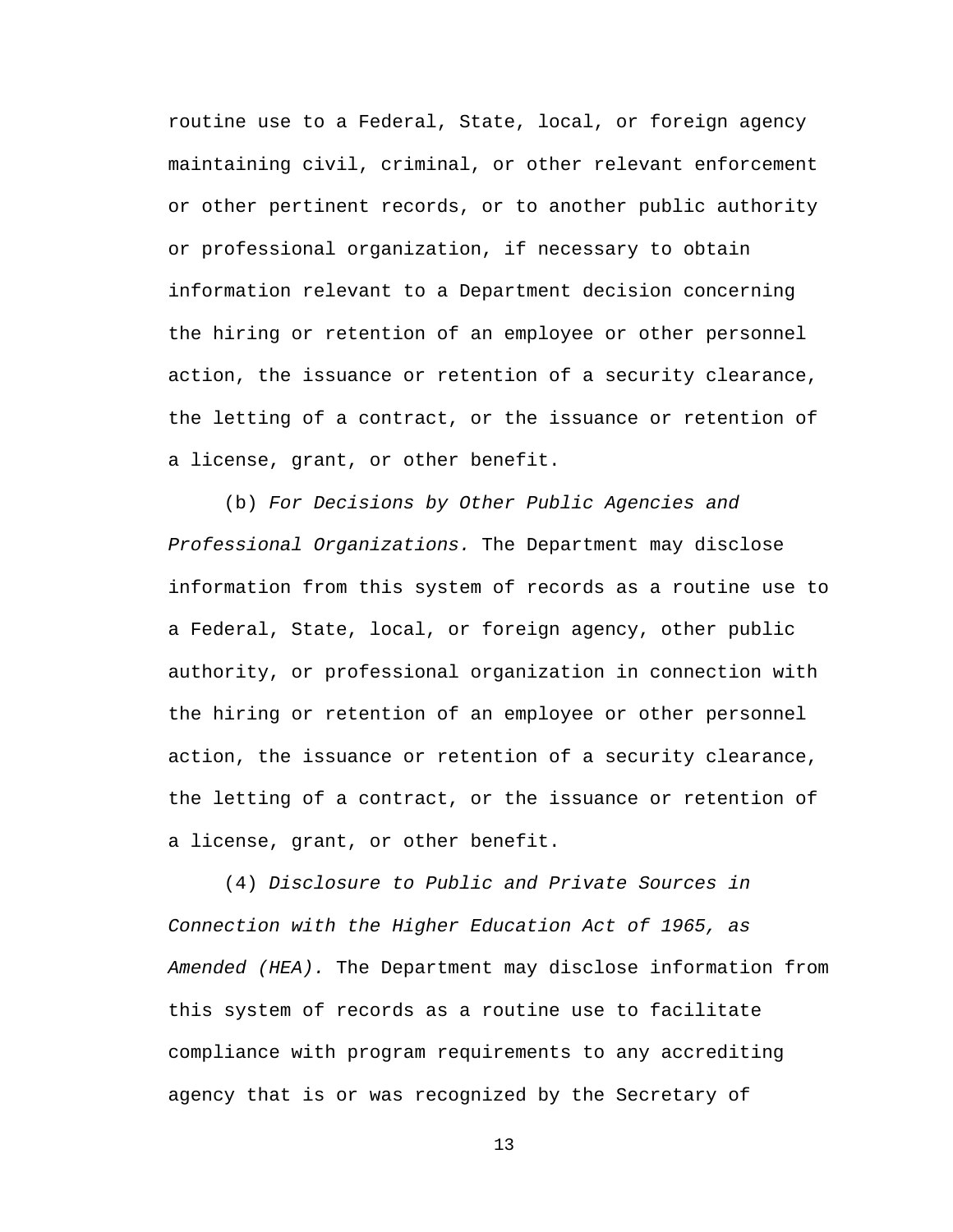Education pursuant to the HEA; to any educational institution or school that is or was a party to an agreement with the Secretary of Education pursuant to the HEA; to any guaranty agency that is or was a party to an agreement with the Secretary of Education pursuant to the HEA; or to any agency that is or was charged with licensing or legally authorizing the operation of any educational institution or school that was eligible, is currently eligible, or may become eligible to participate in any program of Federal student assistance authorized by the HEA.

(5) *Litigation and Alternative Dispute Resolution (ADR) Disclosures.* 

(a) *Disclosure to the Department of Justice.* If the disclosure of certain records to the Department of Justice (DOJ) is relevant and necessary to litigation or ADR and is compatible with the purpose for which the records were collected, the Department may disclose those records as a routine use to the DOJ. The Department may make such a disclosure in the event that one of the following parties is involved in the litigation or ADR or has an interest in the litigation or ADR:

(i) The Department or any component of the Department;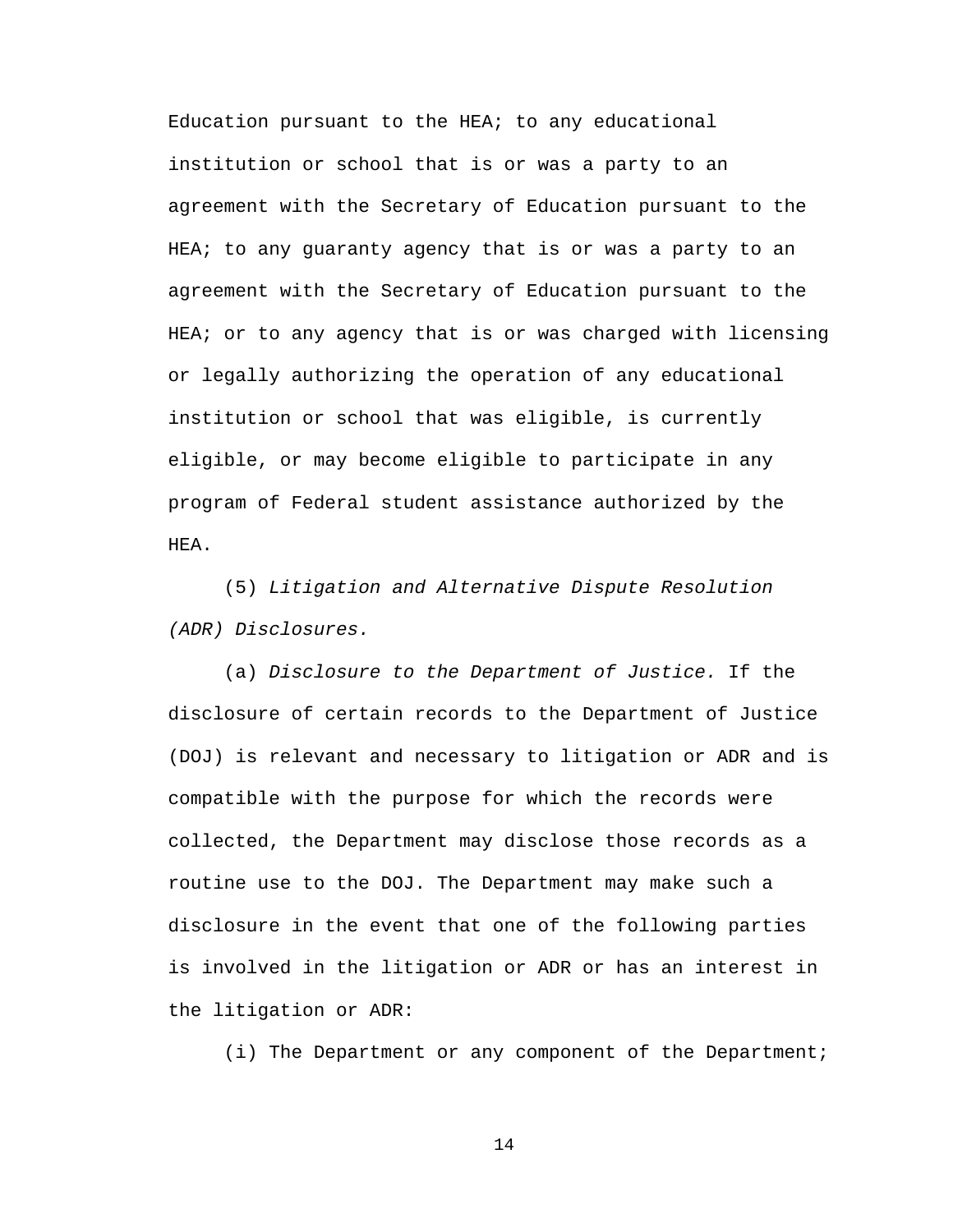(ii) Any employee of the Department in his or her official capacity;

(iii) Any Department employee in his or her individual capacity if the DOJ has been asked or has agreed to provide or arrange for representation for the employee;

(iv) Any employee of the Department in his or her individual capacity if the Department has agreed to represent the employee or in connection with a request for that representation; or

(v) The United States, if the Department determines that the litigation or ADR proceeding is likely to affect the Department or any of its components.

(b) *Other Litigation or ADR Disclosure.* If disclosure of certain records to a court, adjudicative body before which the Department is authorized to appear, individual or entity designated by the Department or otherwise empowered to resolve disputes, counsel, or other representative, party, or potential witness is relevant and necessary to litigation or ADR and is compatible with the purpose for which the records were collected, the Department may disclose those records as a routine use to the court, adjudicative body, individual or entity, counsel or other representative, party, or potential witness. The Department may make such a disclosure in the event that one of the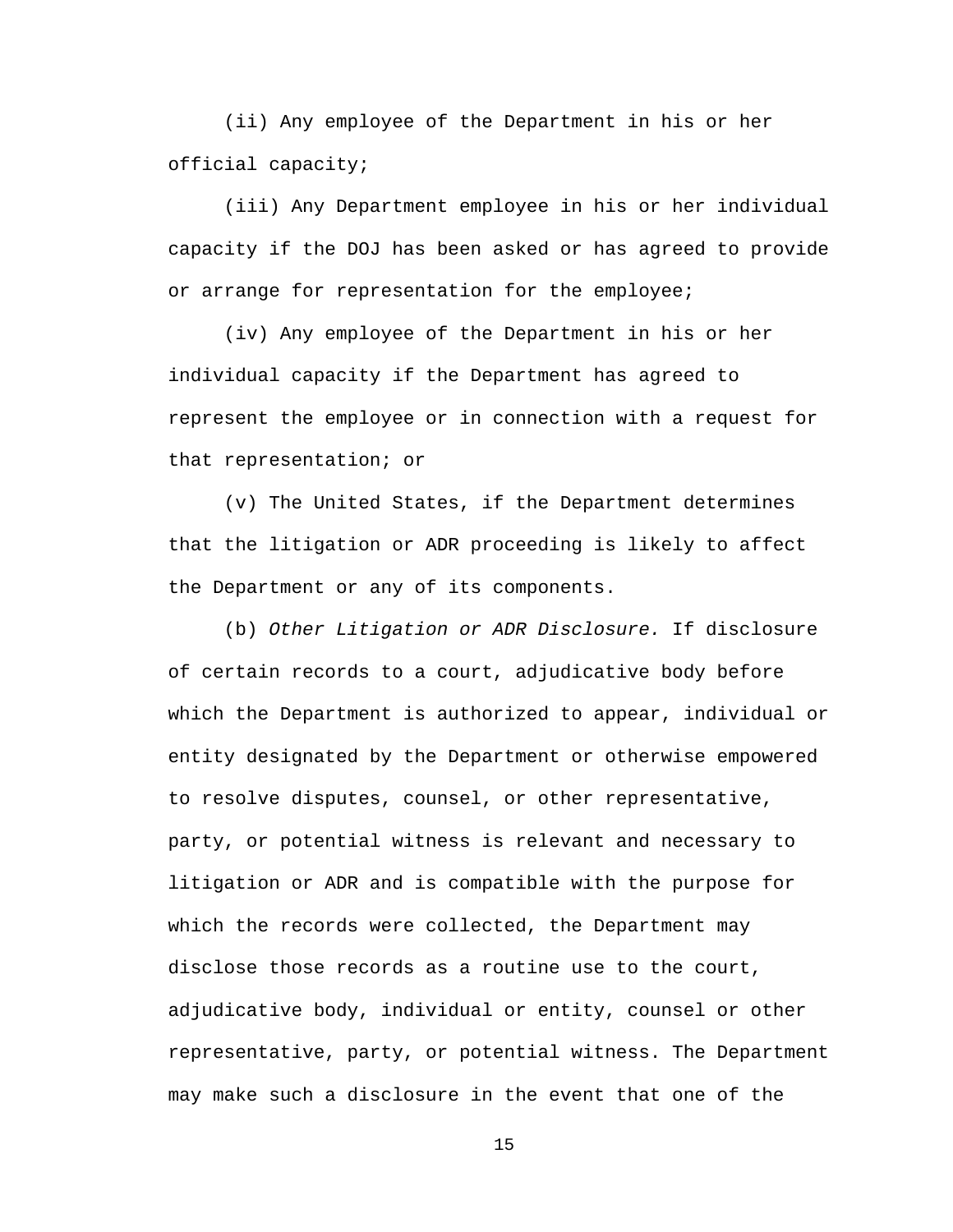following parties is involved in the litigation or ADR or has an interest in the litigation or ADR:

(i) The Department or any component of the Department;

(ii) Any employee of the Department in his or her official capacity;

(iii) Any Department employee in his or her individual capacity if the DOJ has been asked or has agreed to provide or arrange for representation for the employee;

(iv) Any employee of the Department in his or her individual capacity if the Department has agreed to represent the employee; or

(v) The United States, if the Department determines that the litigation or ADR is likely to affect the Department or any of its components.

(6) *Disclosure to Contractors and Consultants.* The Department may disclose information from this system of records as a routine use to the employees of any entity or individual with whom or with which the Department contracts for the purpose of performing any functions or analyses that facilitate or are relevant to an OIG investigation, audit, inspection, or other inquiry. Before entering into such a contract, the Department must require the contractor to maintain Privacy Act safeguards, as required under 5 U.S.C. 552a(m) with respect to the records in the system.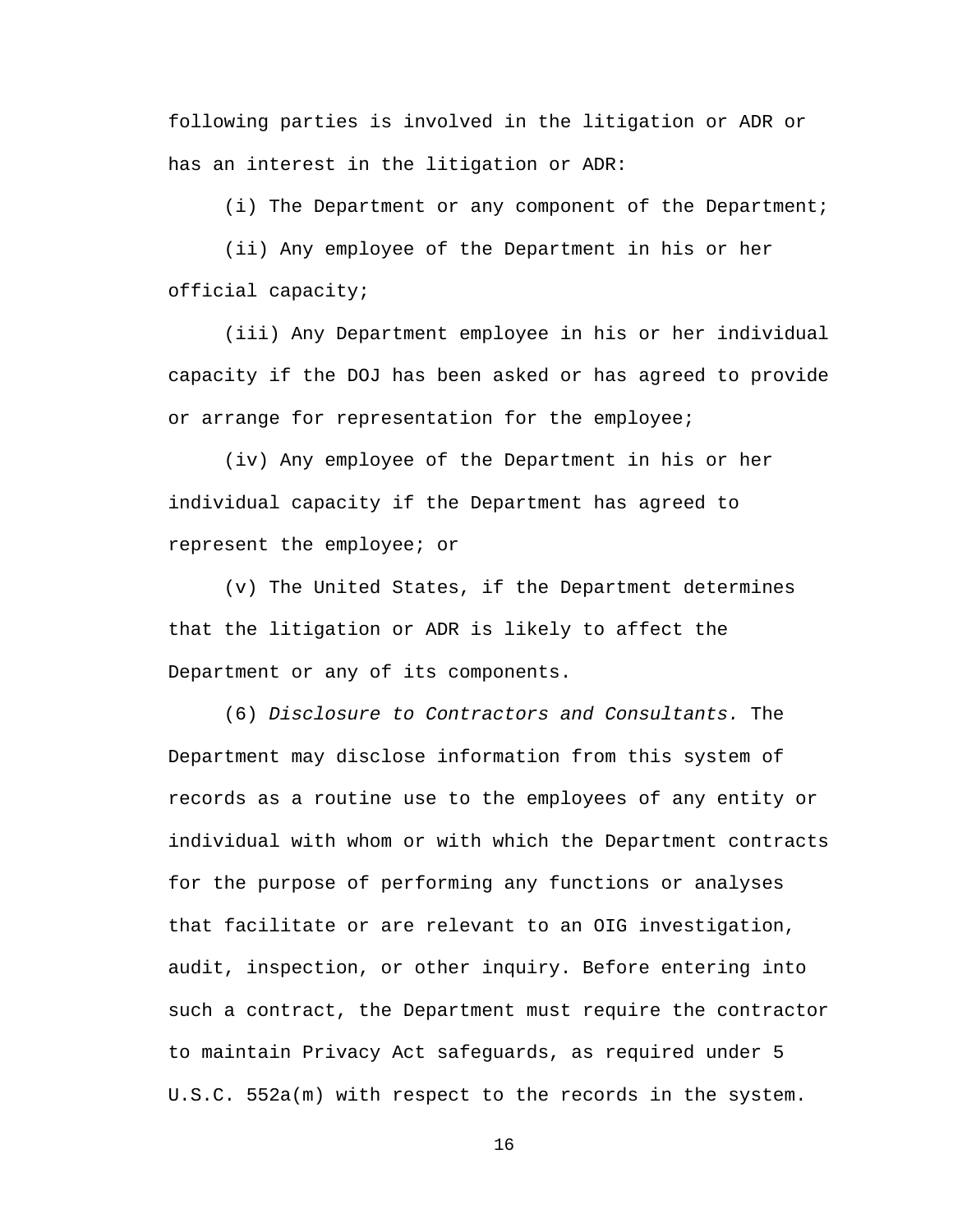(7) *Debarment and Suspension Disclosure.* The Department may disclose information from this system of records as a routine use to another Federal agency considering suspension or debarment action if the information is relevant to the suspension or debarment action. The Department also may disclose information to any Federal, State, or local agency to gain information in support of the Department's own debarment and suspension actions.

(8) *Disclosure to the Department of Justice.* The Department may disclose information from this system of records as a routine use to the DOJ to the extent necessary for obtaining the DOJ's advice on any matter relevant to Department of Education programs or operations.

(9) *Congressional Member Disclosure.* The Department may disclose information from this system of records to a Member of Congress or to a congressional staff member in response to an inquiry from the congressional office made at the written request of the constituent about whom the record is maintained. The member's right to the information is no greater than the right of the individual who requested the inquiry.

(10) *Benefit Program Disclosure.* The Department may disclose records as a routine use to any Federal, State,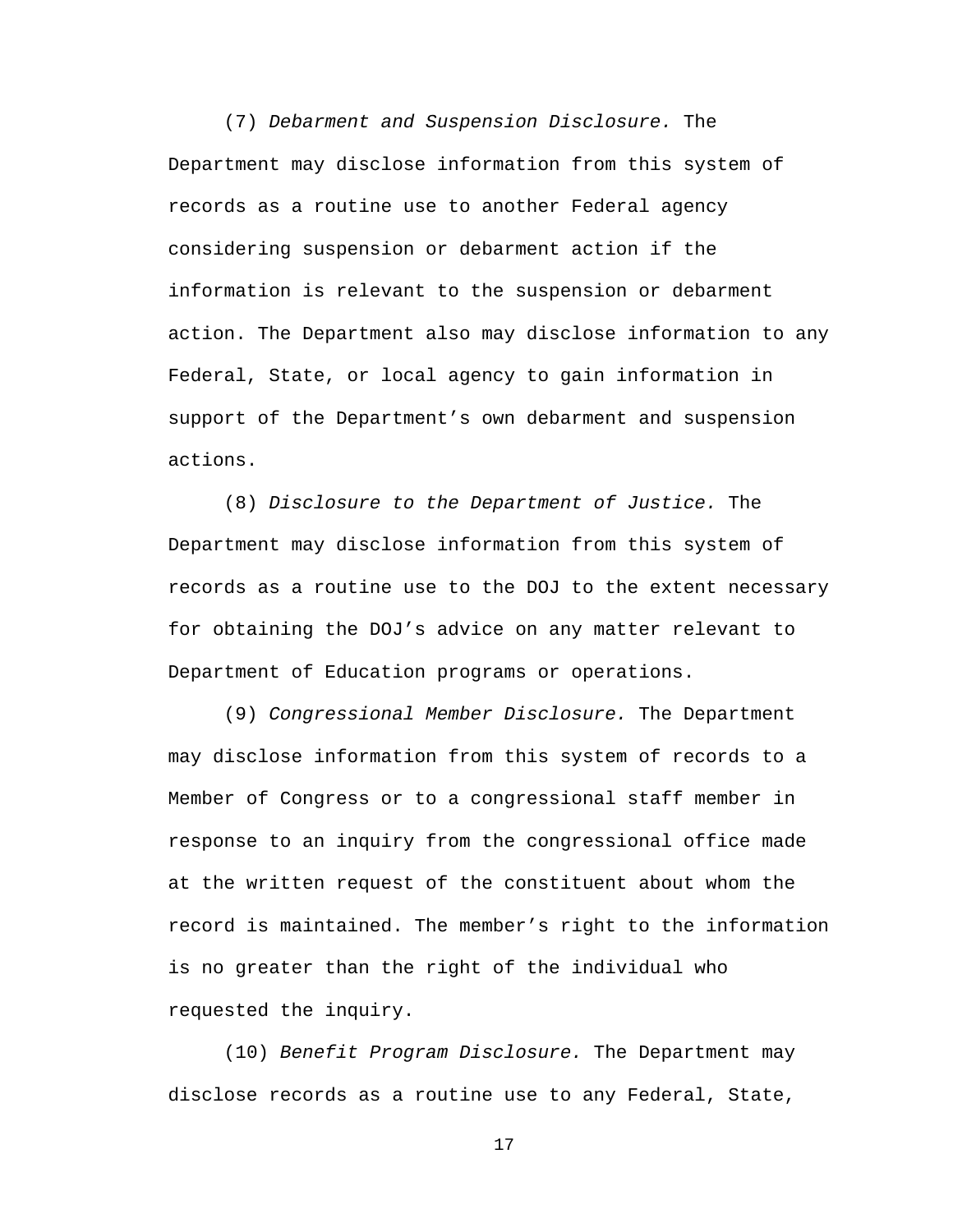local, or foreign agency, or other public authority, if relevant to the prevention or detection of fraud and abuse in benefit programs administered by any agency or public authority.

(11) *Collection of Debts and Overpayment Disclosure.*  The Department may disclose records as a routine use to any Federal, State, local, or foreign agency, or other public authority, if relevant to the collection of debts or to overpayments owed to any agency or public authority.

(12) *Disclosure to the Council of Inspectors General for Integrity and Efficiency (CIGIE).* The Department may disclose records as a routine use to members and employees of the CIGIE, or any successor entity, for the preparation of reports to the President and Congress on the activities of the Inspectors General.

(13) *Disclosure for Qualitative Assessment Reviews.*  The Department may disclose records as a routine use to members of the PCIE, the DOJ, the U.S. Marshals Service, or any Federal agency for the purpose of conducting qualitative assessment reviews of the investigative or audit operations of the Department's OIG to ensure that adequate internal safeguards and management procedures are maintained.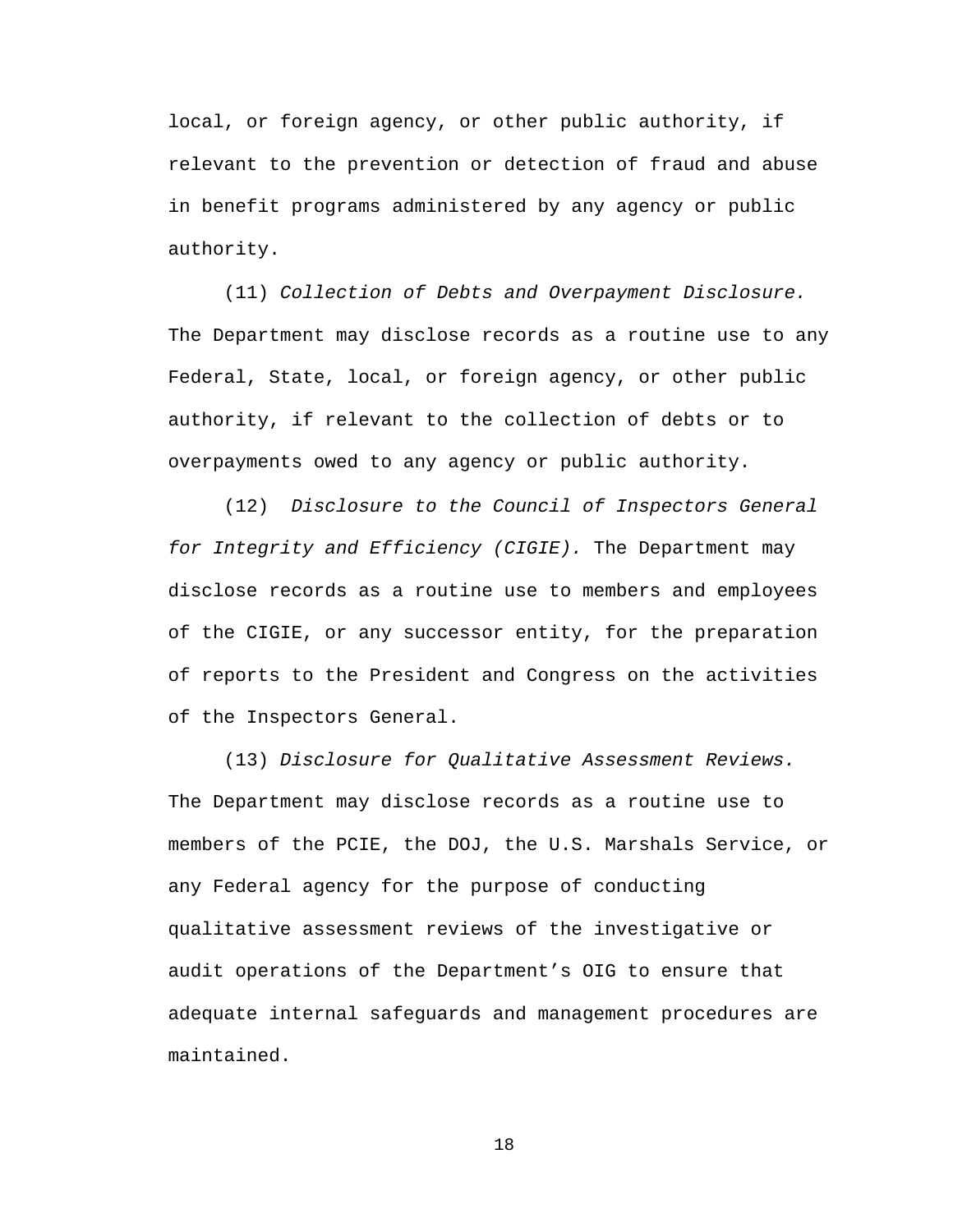(14) *Disclosure in the Course of Responding to Breach of Data.* The Department may disclose records to appropriate agencies, entities, and persons when (a) it is suspected or confirmed that the security or confidentiality of information in this system has been compromised; (b) the Department has determined that as a result of the suspected or confirmed compromise there is a risk of harm to economic or property interests, identity theft or fraud, or harm to the security or integrity of this system or other systems or programs (whether maintained by the Department or by another agency or entity) that rely upon the compromised information; and, (c) the disclosure is made to such agencies, entities, and persons who are reasonably necessary to assist the Department in responding to the suspected or confirmed compromise and in helping the Department prevent, minimize, or remedy such harm. DISCLOSURE TO CONSUMER REPORTING AGENCIES:

Not applicable to this system of records. POLICIES AND PRACTICES FOR STORING, RETRIEVING, ACCESSING, RETAINING, AND DISCLOSING OF RECORDS IN THE SYSTEM: STORAGE:

The records are maintained on encrypted magnetic disks and encrypted tape cartridges in a locked computer facility within the U.S. Department of Education's OIG.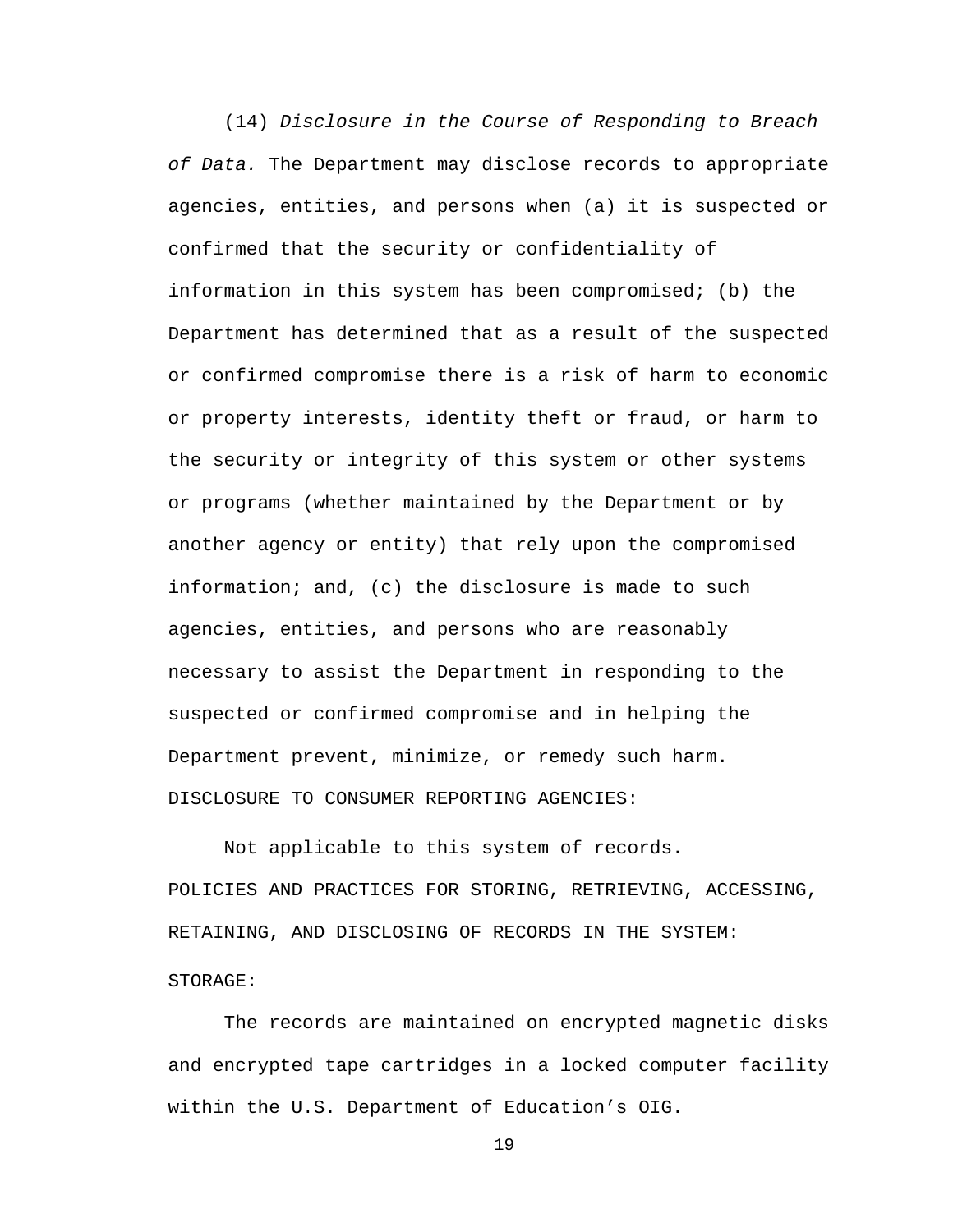#### RETRIEVABILITY:

Records in this system of records are retrieved by name or other identifying information of an individual or institution.

### SAFEGUARDS:

 Access to data in ODAS is restricted to authorized users and is recorded in an access log. All physical access to the Department's site where this system of records is maintained is controlled and monitored by security personnel who check each individual entering the building for his or her employee or visitor badge. All data maintained in the system of records are kept on a secured and restricted private network and stored in a combination locked computer laboratory. ODAS is housed within a secure and controlled computer lab. Physical access to the lab is by authorized OIG personnel only. The general public does not have access to ODAS.

All information stored in this system is secured by using database encryption technology and is resistant to tampering and circumvention by unauthorized users. Access to data by all users will be monitored using both automated and manual controls. The information is accessed by users either on a ''need to know'' and intended systems usage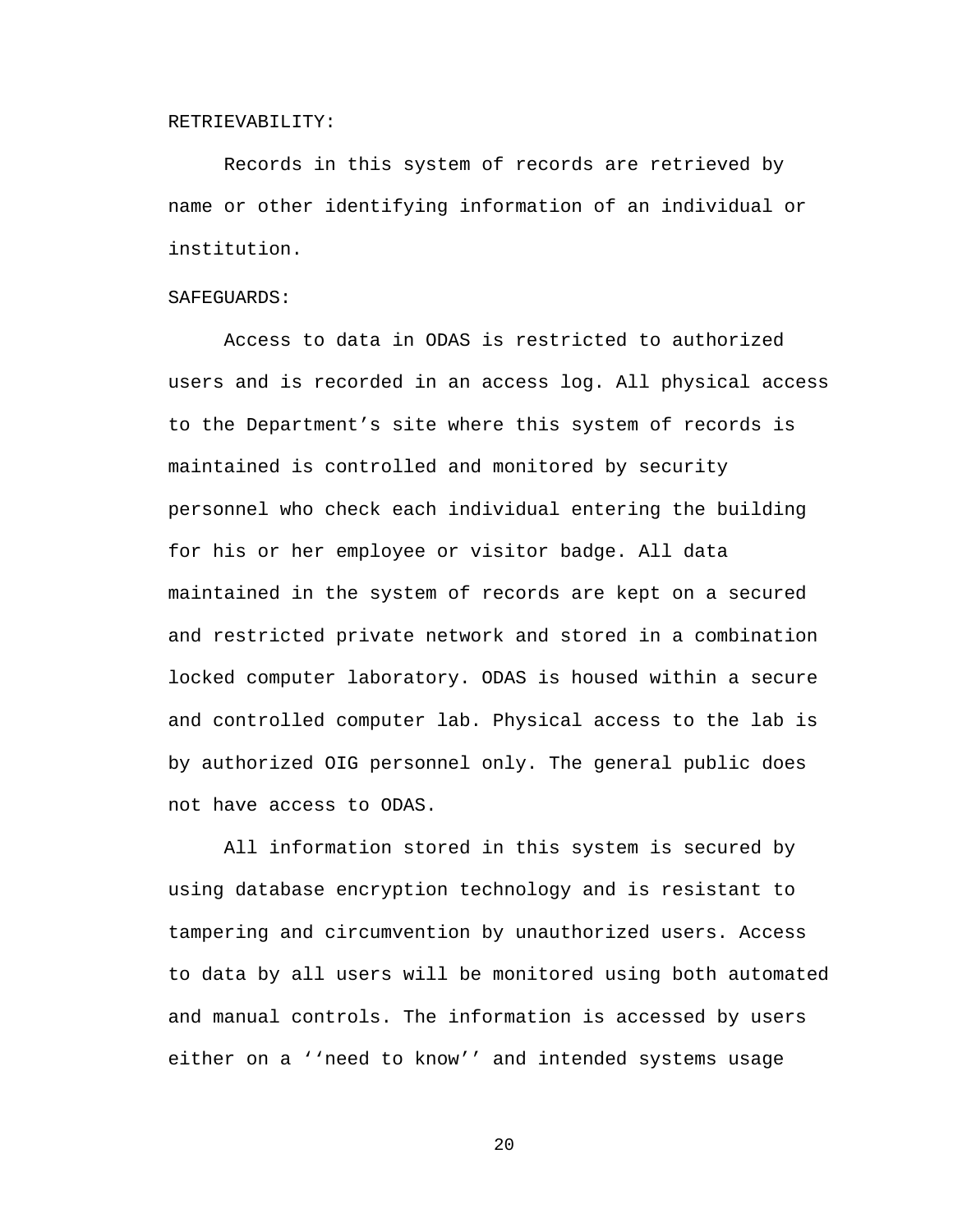basis or pursuant to a published routine use and consistent with the purposes of the system.

OIG maintains ODAS in a secure and controlled facility. Access to the computer lab is by authorized OIG personnel only. The general public does not have access to ODAS. The information maintained in ODAS is secured in accordance with OMB M– 03–22, *OMB Guidance for Implementing the Privacy Provisions of the E-Government Act of 2002,*  September 26, 2003, the E-Government Act, Section 208, Attachment A, and NIST 800–53, Revision 1, *Recommended Security Controls for Federal Information Systems,* December 2006.

Contractors will not maintain this system, but under certain limited circumstances they may have access to the system. In accordance with the Department's Administrative Communications System Directive OM: 5–101 entitled "Contractor Employee Personnel Security Screenings," all Department personnel who have facility access and system access must undergo a security clearance investigation. Individuals requiring access to Privacy Act data are required to hold, at a minimum, a moderate-risk security clearance level. These individuals are required to undergo periodic screening at five-year intervals.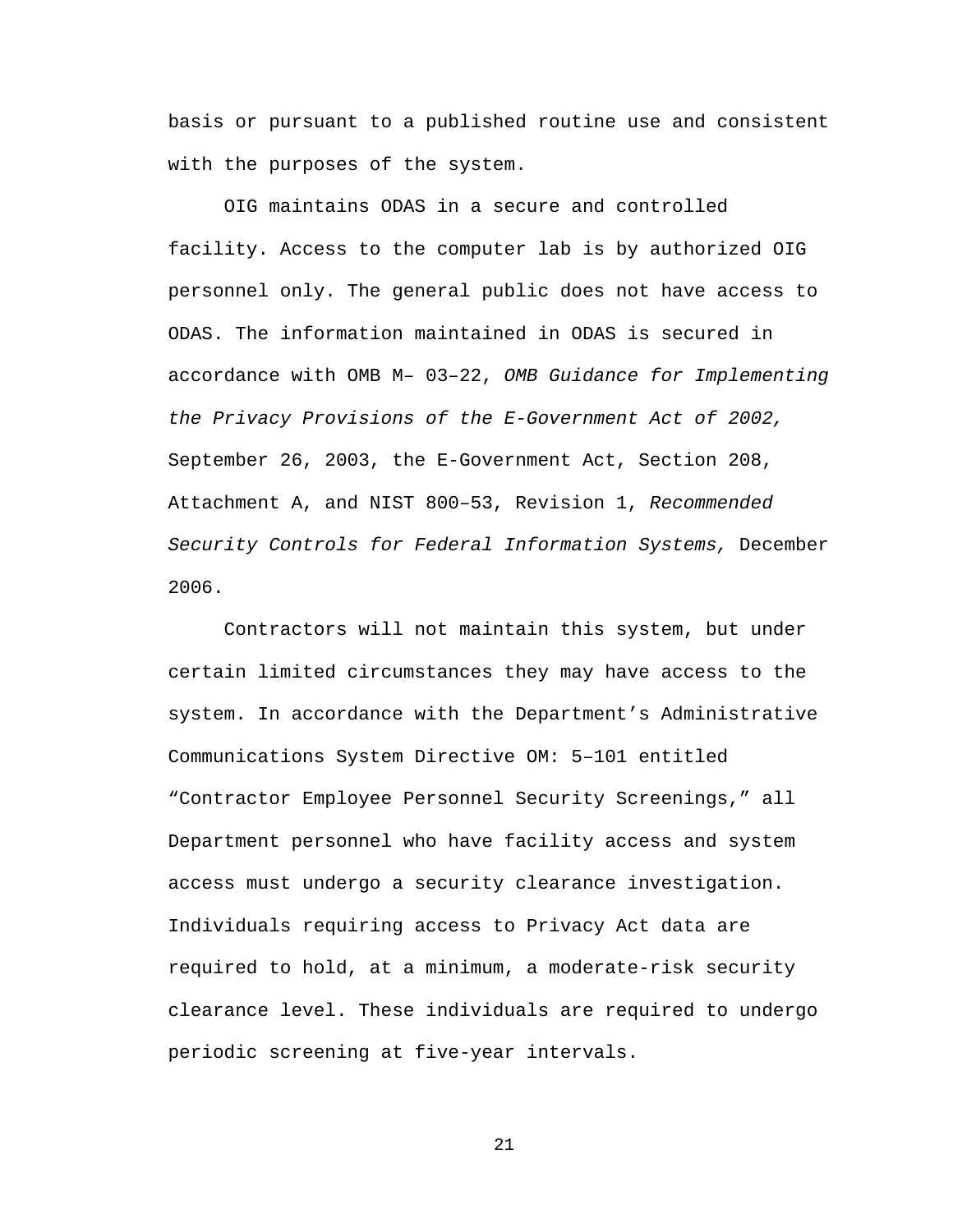In addition to conducting security clearances, individuals with access to this system are required to complete security awareness training on an annual basis. Annual security awareness training is required to ensure that users are appropriately trained in safeguarding Privacy Act data in accordance with OMB Circular No. A– 130, Appendix III.

The computer system employed by the Department offers a high degree of resistance to tampering and circumvention. All users of this system of records are given a unique user identification, and users are required to change their password at least every 90 days in accordance with the Department's information technology standards.

## RETENTION AND DISPOSAL:

Records are maintained and disposed of in accordance with the Department's Records Disposition Schedules applicable to the aforementioned records. A new records retention and disposition schedule is under development for this system of records. Until NARA approves a retention and disposition schedule for these records, The Department will not destroy any records.

#### SYSTEM MANAGER AND ADDRESS: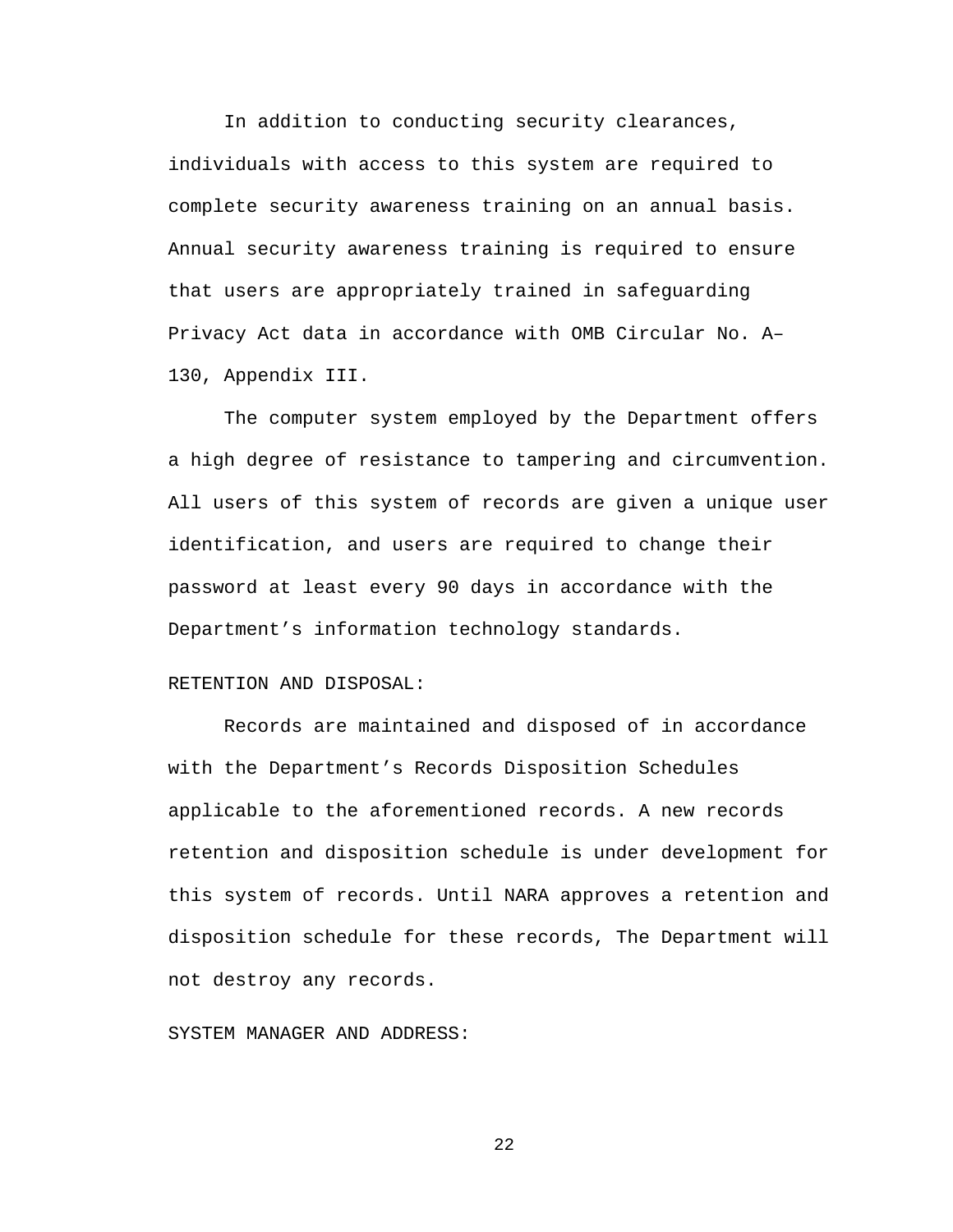Director, Computer Assisted Assessment Techniques, Information Technology Audits and Computer Crimes Investigations, Department of Education, Office of Inspector General, 400 Maryland Avenue SW., PCP, Washington, DC 20202–1510.

# NOTIFICATION PROCEDURE:

This system is exempt from the notification procedures in 5 U.S.C. 552a(e)(4)(G) pursuant to 5 U.S.C. 552a(k)(2) and 34 CFR 5b.11(c)(1).

## RECORD ACCESS PROCEDURE:

This system is exempt from the record access procedures in 5 U.S.C.  $552a(e)(4)(H)$  pursuant to 5 U.S.C. 552a(k)(2) and 34 CFR 5b.11(c)(1).

### CONTESTING RECORD PROCEDURE:

This system is exempt from the contesting record procedures in 5 U.S.C.  $552a(e)(4)(H)$  pursuant to 5 U.S.C. 552a(k)(2) and 34 CFR 5b.11(c)(1).

# RECORD SOURCE CATEGORIES:

This system contains records taken from the following Department systems: Education's Central Automated Processing System (EDCAPS) (System Number 18–03–02); Federal Student Aid Application File (System Number 18– 11– 01); Recipient Financial Management System (the Department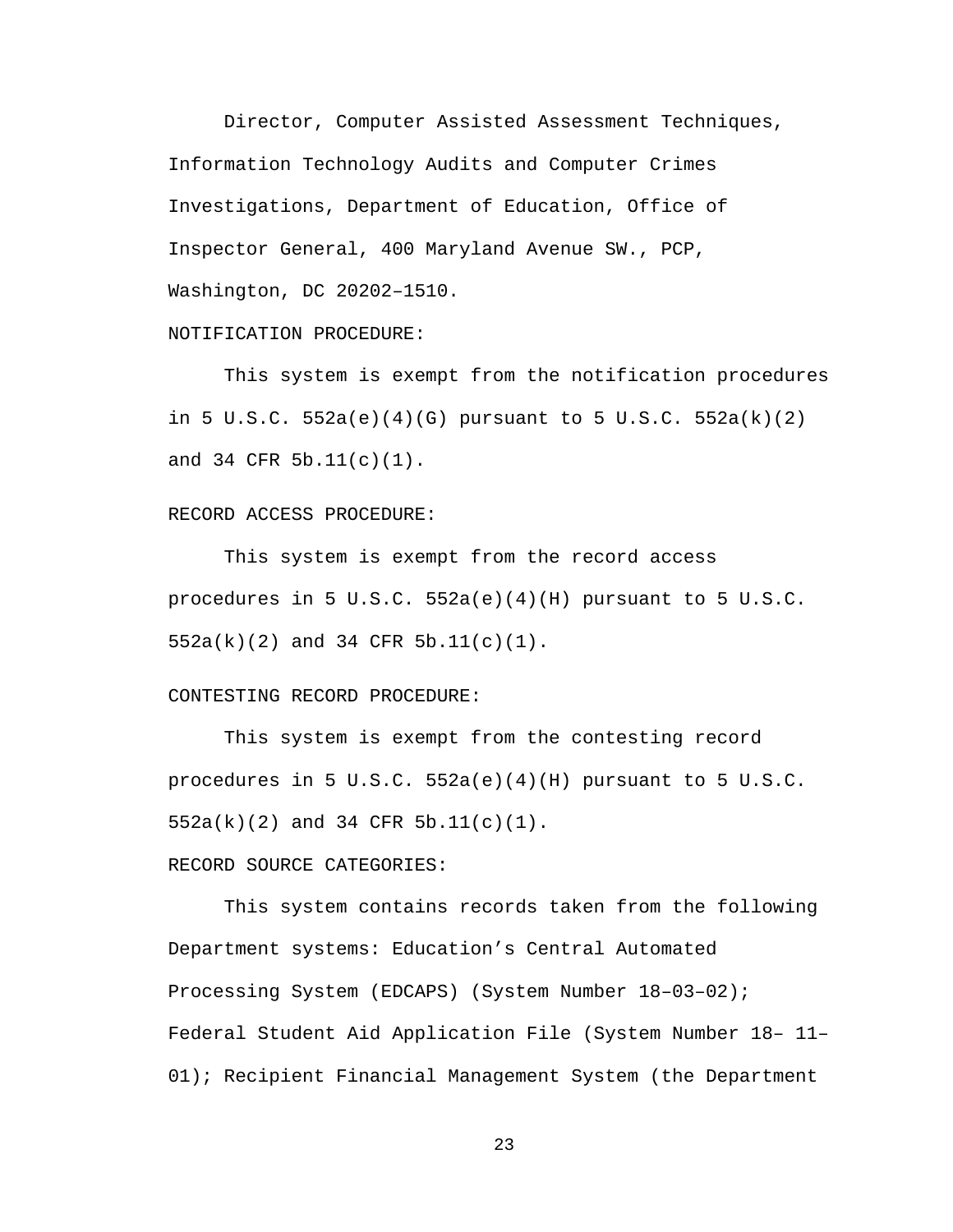expects to amend this system soon and re-name it as the Common Origination and Disbursement System (COD)) (System Number 18–11–02); Title IV Program Files (System Number 18– 11– 05); National Student Loan Data System (NSLDS) (System Number 18–11–06); Student Financial Assistance Collection Files (System Number 18–11–07); Postsecondary Education Participants System (PEPS) (System Number 18–11– 09); The Department of Education (ED) PIN (Personal Identification Number) Registration System (System Number 18–11–12); and the Student Authentication Network Audit File (System Number 18–11–13).

### EXEMPTIONS CLAIMED FOR THE SYSTEM:

Pursuant to 5 U.S.C.  $552a(k)(2)$ , the Secretary, through rulemaking, may exempt from a limited number of Privacy Act requirements a system of records that contains investigatory materials compiled for law enforcement purposes. The materials in this system fall within the scope of section  $552a(k)(2)$  because they are investigatory materials compiled for purposes of enforcing Federal legal requirements. Therefore, the Secretary has issued final regulations published elsewhere in this issue of the Federal Register exempting the ODAS from the following Privacy Act requirements: